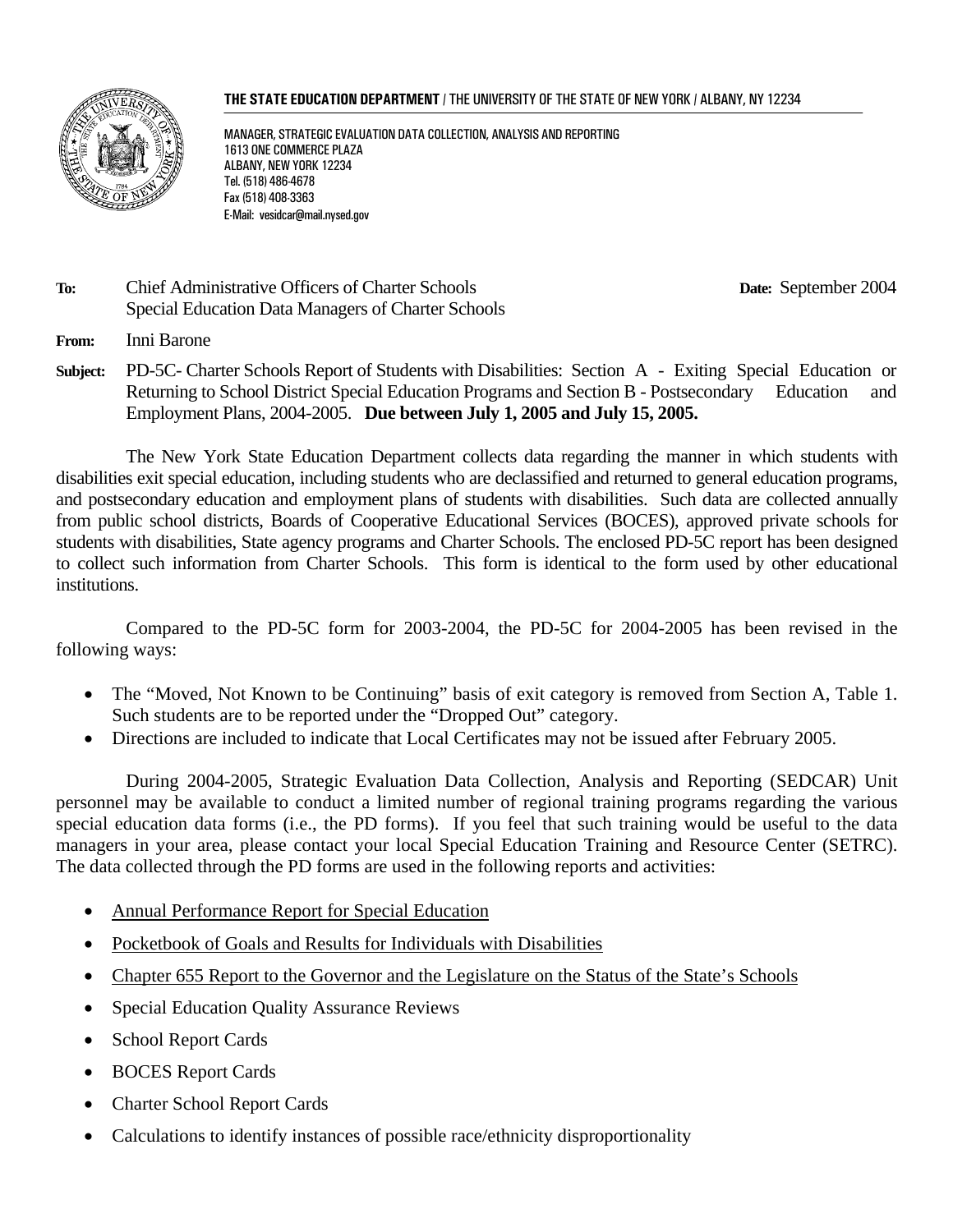- Other reports required by State or federal statutes
- Summary reports for public information to be placed on the Department's website
- Evaluation of programs and policies

If you have any questions or are in need of assistance in completing this report, please contact SEDCAR by using the contact information provided in the letterhead. Thank you.

Attachment

cc: Rebecca H. Cort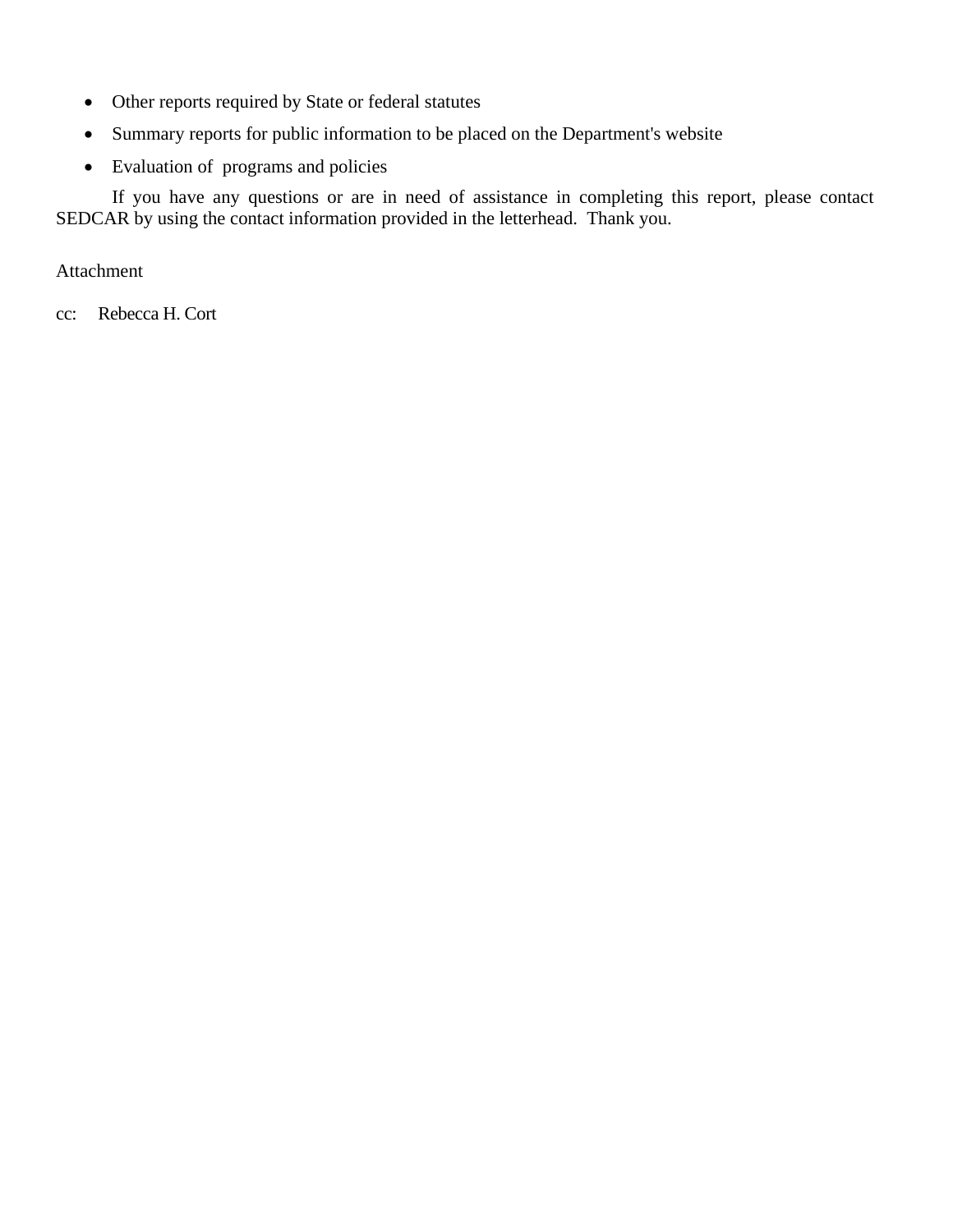The University of the State of New York THE STATE EDUCATION DEPARTMENT Office of Vocational and Educational Services for Individuals with Disabilities (VESID) Strategic Evaluation Data Collection, Analysis and Reporting One Commerce Plaza - Room 1613 — Albany, NY 12234-0001

### **PD-5C - Charter Schools Report of Students with Disabilities: Section A: Exiting Special Education or Returning to School District Special Education Programs Section B: Postsecondary Education and Employment Plans July 1, 2004 to June 30, 2005**

| questions to vesidcar@mail.nysed.gov | <b>Instructions:</b> | 1. Return one copy of this report between July 1 and July 15, 2005 to the above<br>address. Please do not submit this form before June 30, 2005.<br>2. Retain one copy (and supporting documentation) in your program files for<br>reference and audit purposes. The required retention period ends June 30, 2011.<br>3. Carefully read the Instructions and Definitions on the following pages.<br>4. If you have questions about this report, please call (518) 486-4678 or e-mail your |
|--------------------------------------|----------------------|-------------------------------------------------------------------------------------------------------------------------------------------------------------------------------------------------------------------------------------------------------------------------------------------------------------------------------------------------------------------------------------------------------------------------------------------------------------------------------------------|
|--------------------------------------|----------------------|-------------------------------------------------------------------------------------------------------------------------------------------------------------------------------------------------------------------------------------------------------------------------------------------------------------------------------------------------------------------------------------------------------------------------------------------------------------------------------------------|

Check this box if no students exited special education or returned to school district programs (including students declassified) between the ages of 4 and 21 within the report period.

*Note*: If this box is checked, please complete this page only and return it to the address at the top of this page.

| <b>Program Information</b><br>(Enter 12-digit SED Code Below) |  |  |  |  |  |  |  |  |  |  |  |  |
|---------------------------------------------------------------|--|--|--|--|--|--|--|--|--|--|--|--|
|                                                               |  |  |  |  |  |  |  |  |  |  |  |  |
|                                                               |  |  |  |  |  |  |  |  |  |  |  |  |
| CHARTER SCHOOL NAME                                           |  |  |  |  |  |  |  |  |  |  |  |  |
| <b>ADDRESS</b>                                                |  |  |  |  |  |  |  |  |  |  |  |  |
|                                                               |  |  |  |  |  |  |  |  |  |  |  |  |
|                                                               |  |  |  |  |  |  |  |  |  |  |  |  |

| <b>Contact Person Information*</b> |            |  |  |  |  |  |  |  |
|------------------------------------|------------|--|--|--|--|--|--|--|
| <b>NAME</b>                        |            |  |  |  |  |  |  |  |
| <b>TITLE</b>                       |            |  |  |  |  |  |  |  |
| <b>TELEPHONE</b>                   | <b>FAX</b> |  |  |  |  |  |  |  |
| <b>E-MAIL ADDRESS</b>              |            |  |  |  |  |  |  |  |

\*All correspondence from the address at the top of this page will be directed to the contact person reported in the PD web-based system at http://pd.nysed.gov. You may update the contact person at any time through the PD webbased system located at http://pd.nysed.gov.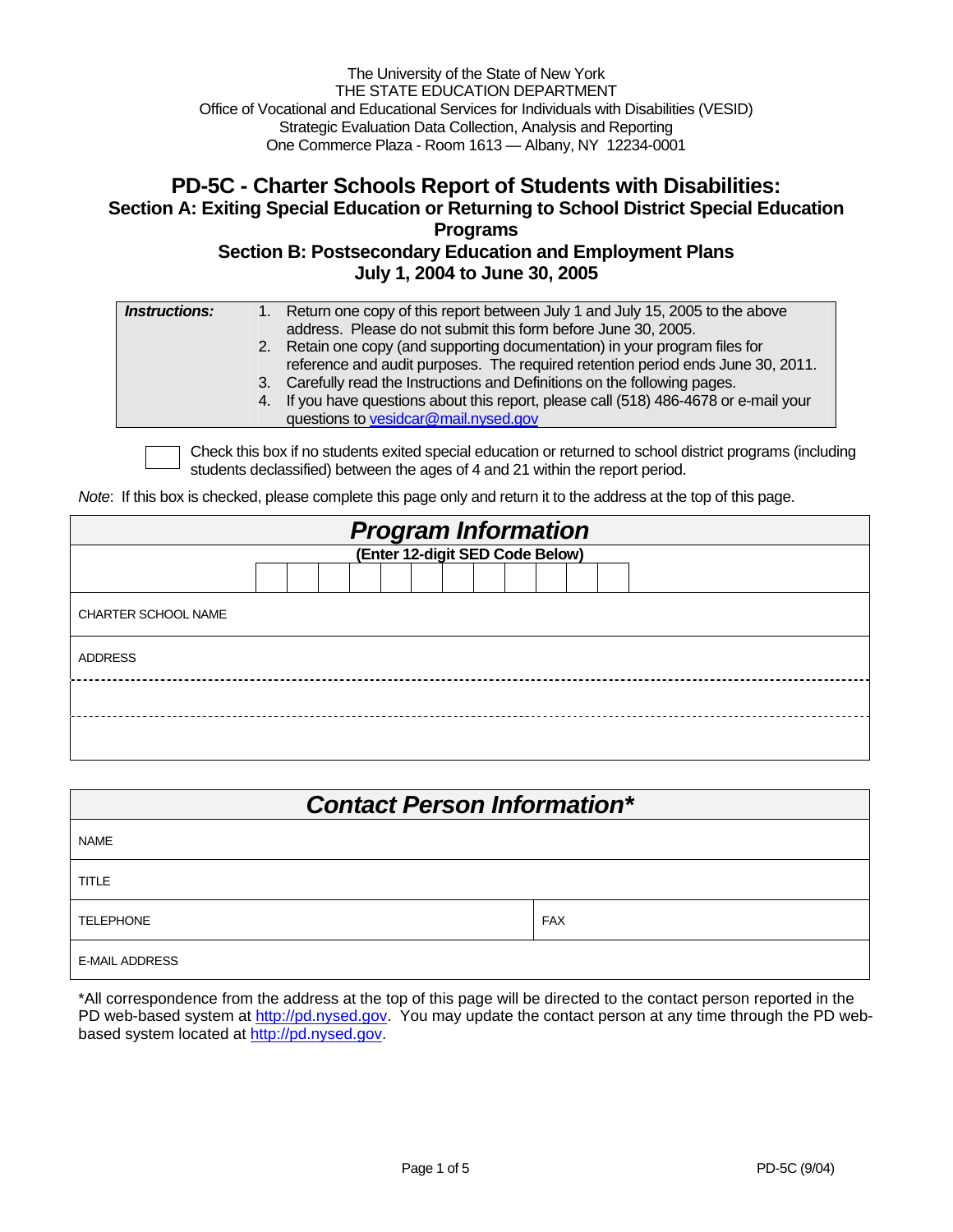## **Definitions and Instructions for Completing the PD-5C Report**

- 1. This report should be completed in consultation with school districts of residence personnel to confirm the exit status of students with disabilities who were enrolled in your school and provided special education services and who left your school during the reporting period.
- 2. In Section A, Table 1, Column A, Line 7, report the number of students, ages 4-13 who were declassified. In Column A, Line 9, report the number of school-age students, ages 4-13, who were returned to school district special education programs. In Section A, Table 1, Columns B-I, report the number of school age students (ages 14-21) who exited special education through the basis listed. In Section B, report the postsecondary education and employment plans of students with disabilities who have completed their program or dropped out.
- 3. The total number of students with disabilities for each exit category in Section B must equal the total number of such students reported in Table 1 of Section A.
- 4. The total number of students for whom race/ethnicity is provided in Section A, Table 1, Columns K-0 must equal the total number of students reported in Column I of the same table.
- 5. Wherever data are requested by student age, the age should be reported as of December 1, 2004 (e.g., a student who is 14 years and 10 months of age on December 1, 2004, should be reported as age 14).
- 6. When reporting race/ethnicity of students, report the number which appear to belong, identify with, or are regarded in the community as belonging to each race/ethnic group. Please report the race/ethnicity of students with disabilities consistently on all Department data collection instruments and consistently with how resident school districts report the race/ethnicity of such students on all Department data collection instruments. Each student should be counted once, in one of the following categories:

**American Indian/Alaskan Native:** A person having origins in any of the original peoples of North and South America (including Central America) and who maintains tribal affiliation or community attachment.

**Asian or Pacific Islander:** A person having origins in any of the original peoples of the Far East, Southeast Asia, the Indian subcontinent, or the Pacific Islands, including, for example, Cambodia, China, India, Japan, Korea, Malaysia, Pakistan, the Philippine Islands, Thailand, and Vietnam. The Pacific Islands include Hawaii, Guam, and Samoa.

**Black or African American (not Hispanic):** A person having origins in any of the Black racial groups of Africa.

**Hispanic or Latino:** A person of Cuban, Mexican, Puerto Rican, South or Central American, or other Spanish culture or origin, regardless of race.

**White (not Hispanic):** A person having origins in any of the original peoples of Europe, the Middle East, or North Africa.

- 7. In general, exiting students with disabilities should be reported once, with few exceptions. The following examples are provided for purposes of clarification.
	- A student who is declassified and returned to general education several times, should be reported once each year that he or she is returned to general education on Line 7 of Table 1, on page 5.
	- A student who receives a local diploma with a Regents endorsement should be reported in either Line 1 (Regents Diploma-Honors) or Line 2 (Regents Diploma-Regular) on page 5, Table 1.
	- A student who receives an IEP Diploma (Line 5) and Local Certificate (line 6) should be reported in Line 5 only, on page 5, Table 1. Please note, Local Certificates may not be issued after February 1, 2005.
	- A student, who previously received an IEP Diploma or Local Certificate, has continued in the special education program and does not receive a higher diploma should **NOT** be reported again.
	- A student who previously received an IEP Diploma or Local Certificate has continued in their special education program and received a Regents, Local or High School Equivalency (HSE) Diploma, should be included in the count for the given diploma (Lines 1-4) on page 5, Table 1.
	- A student who previously dropped out of school, re-entered this program, and received a diploma or certificate should be reported in the count for the given diploma or certificate (Lines 1-6) on page 5, Table 1. If, however, the same student dropped out again, in a different school year, without receiving a diploma or certificate, the student should not be reported again.
- 8. If you have any questions or are in need of assistance in completing this report, please contact the Strategic Evaluation Data Collection, Analysis and Reporting Unit by telephoning (518) 486-4678, or e-mail your questions to vesidcar@mail.nysed.gov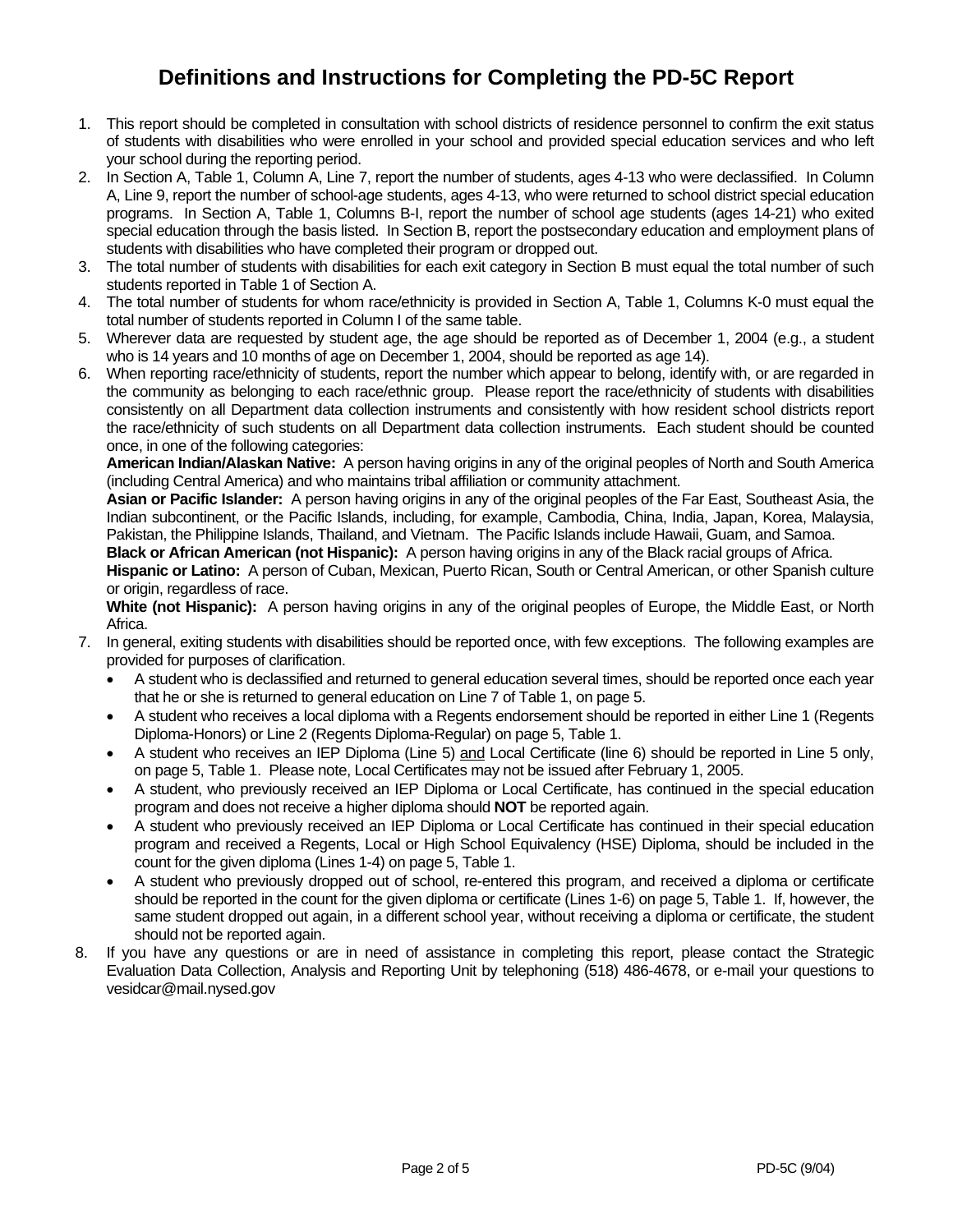| <b>Item</b>                                        | <b>Definition</b>                                                                                                                                |
|----------------------------------------------------|--------------------------------------------------------------------------------------------------------------------------------------------------|
| Regents Diploma (Honors) (Section A,               | Students who received a Local High School Diploma with the Regents                                                                               |
| Table 1, Line 1, on page 5)                        | endorsement "With Honors." (As per requirements in the Regents                                                                                   |
|                                                    | Examinations, Regents Competency Tests and Proficiency Examinations:                                                                             |
|                                                    | School Administrator's Manual).                                                                                                                  |
| Regents Diploma (Regular) (Section A,              | Students who received a Local High School Diploma with a "Regular"                                                                               |
| Table 1, Line 2, on page 5)                        | Regents endorsement (8 NYCRR 100.5).                                                                                                             |
| Local Diploma (Section A, Table 1,                 | Students who received a Local High School Diploma without a Regents                                                                              |
| Line 3, on page 5)                                 | endorsement (8 NYCRR 100.5).                                                                                                                     |
| <b>High School Equivalency Diploma</b>             | Students who received a State High School Equivalency Diploma                                                                                    |
| (Section A, Table 1, Line 4, on page 5)            |                                                                                                                                                  |
| <b>Individualized Education Program</b>            | Students who received a High School Individualized Education Program                                                                             |
| Diploma (Section A, Table 1, Line 5,<br>on page 5) | Diploma (8 NYCRR 100.9).                                                                                                                         |
| Local Certificate (Section A, Table 1,             | Students who received a Local Certificate (8 NYCRR 100.6). Local                                                                                 |
| Line 6, on page 5)                                 | Certificates may not be issued after February 1, 2005.                                                                                           |
| <b>Declassified and Returned to General</b>        | Students who were classified by the CSE due to a disability and received                                                                         |
| Education (Section A, Table 1, Line 7,             | special education from this program between July 1, 2004 - June 30, 2005                                                                         |
| on page 5)                                         | and were declassified and returned to general education. These students no                                                                       |
|                                                    | longer have an IEP and receive all educational services in the general                                                                           |
|                                                    | education program including testing accommodations if indicated on the last                                                                      |
|                                                    | IEP as recommended upon declassification. Report students declassified                                                                           |
|                                                    | between ages 4-13 on Column A, and between ages 14-21 in Columns B                                                                               |
|                                                    | through I.                                                                                                                                       |
| <b>Reached Maximum Age (Section A,</b>             | Students, who were enrolled in this program at the age of 21, turned 21 after                                                                    |
| Table 1, Line 8, on page 5)                        | September 1, 2004 and who did not receive a diploma or certificate or exit                                                                       |
|                                                    | special education by any other basis of exiting.                                                                                                 |
| <b>Returned to School District Special</b>         | Students who were not declassified but whose placement was changed so                                                                            |
| <b>Education Programs (Section A, Table</b>        | that a public school district provided all services. Also include in this                                                                        |
| 1, Line 9, on page 5)                              | category, students whose parents have placed them (at the parents'                                                                               |
|                                                    | expense) in general education private/parochial schools.                                                                                         |
| Died (Section A, Table 1, Line 10, on              | Report the number of students who died during this report period.                                                                                |
| age $5)$<br>Moved - Known to be Continuing         | Students whose parents/caregiver have relocated or been re-assigned                                                                              |
| (Section A, Table 1, Line 11, on page              | resulting in the transfer of the students to another school for the provision of                                                                 |
| 5)                                                 | educational services, and the students are known to be continuing in the                                                                         |
|                                                    | other educational program. There need not be evidence that such students                                                                         |
|                                                    | are continuing in special education, only that they are continuing in an                                                                         |
|                                                    | educational program. Include in this line, students who are placed in Child                                                                      |
|                                                    | Care Institutions by the courts or social service agencies.                                                                                      |
|                                                    |                                                                                                                                                  |
|                                                    | It is the responsibility of school districts to maintain some documentation of                                                                   |
|                                                    | students' continuing participation in other educational programs. Charter                                                                        |
|                                                    | schools will need to consult with school districts to determine which students                                                                   |
|                                                    | to report in this category.                                                                                                                      |
| Dropped Out (Section A, Table 1, Line              | Students who were enrolled at some point in the reporting year and did not                                                                       |
| 12, on page 5)                                     | exit through any of the other basis described (lines 1-12 on page 5). This<br>line includes dropouts, students who moved and are not known to be |
|                                                    | continuing, runaways, expulsions, status unknown and other students who                                                                          |
|                                                    | left school. Dropouts at ages 14 and 15 should only be reported after all                                                                        |
|                                                    | attempts to enforce attendance requirements have failed.                                                                                         |
| Total (Section A, Table 1, Column J,               | This total should represent all students (ages 4-13) who returned to school                                                                      |
| Line 13, on page 5)                                | district special education programs and all students (ages 4-13) who were                                                                        |
|                                                    | declassified and all students (ages 14-21) who exited special education by                                                                       |
|                                                    | all basis of exiting listed on Lines 1-12.                                                                                                       |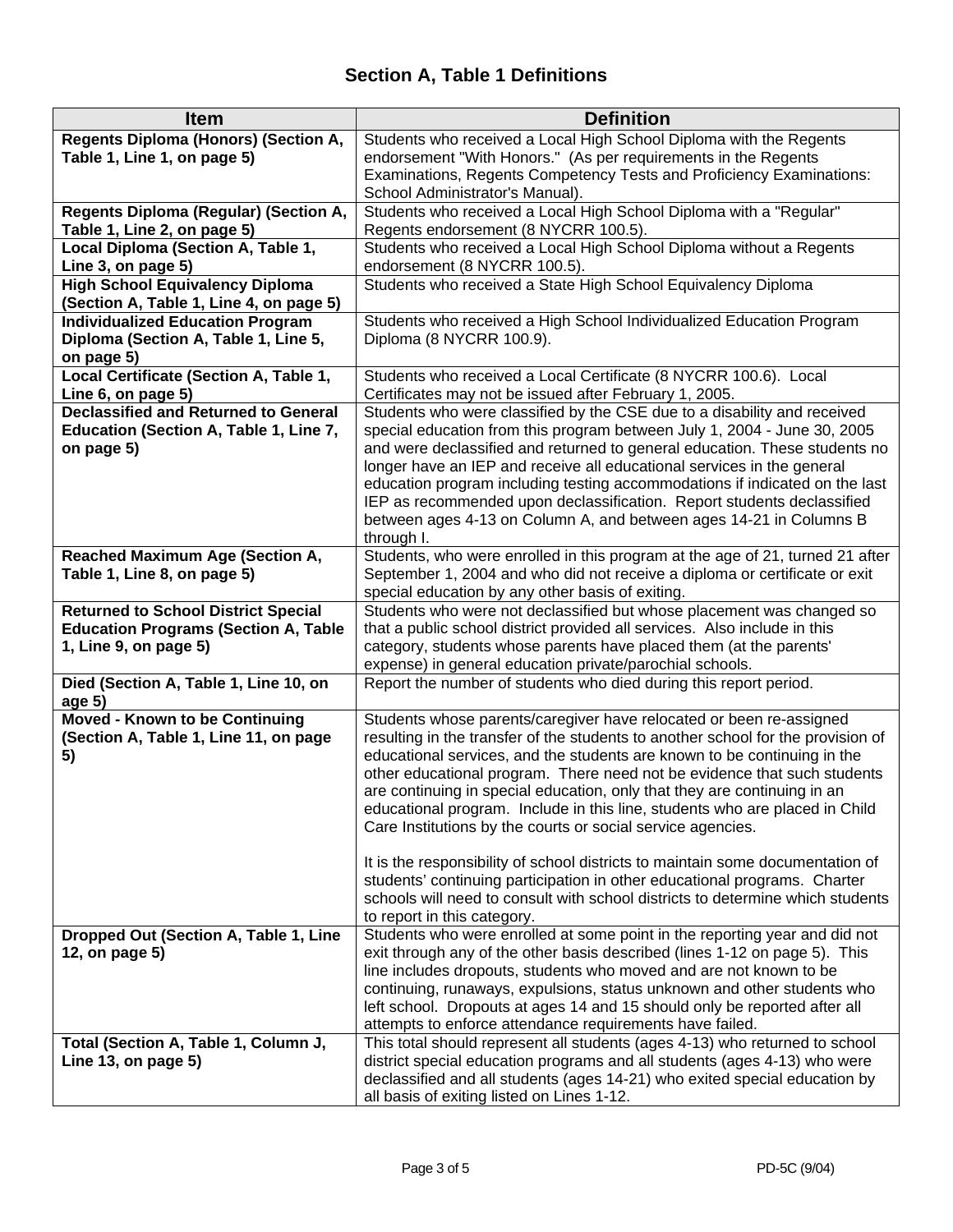# **Section A, Table 1**

# **Report of School-Age Students with Disabilities Exiting Special Education or Returned to School District (Ages 4-21) July 1, 2004 to June 30, 2005**

|                                                                    | Α                          | $\mathbf B$ | C  | D  | E  | F  | G  | Н  |    |              | K                        |                        | M            | N        | $\mathbf O$ | $P^*$         |
|--------------------------------------------------------------------|----------------------------|-------------|----|----|----|----|----|----|----|--------------|--------------------------|------------------------|--------------|----------|-------------|---------------|
|                                                                    | Age as of December 1, 2004 |             |    |    |    |    |    |    |    | <b>Total</b> | <b>Race/Ethnicity</b>    |                        |              |          |             |               |
| <b>Basis of Exit</b>                                               | $4 - 13$                   | 14          | 15 | 16 | 17 | 18 | 19 | 20 | 21 | $(A-I)$      | Amer. Ind.<br>Alas. Nat. | Asian/Pac.<br>Islander | <b>Black</b> | Hispanic | White       | $(Total K-0)$ |
| 1 Regents Diploma (Honors)                                         |                            |             |    |    |    |    |    |    |    |              |                          |                        |              |          |             |               |
| 2 Regents Diploma (Regular)                                        |                            |             |    |    |    |    |    |    |    |              |                          |                        |              |          |             |               |
| 3 Local Diploma                                                    |                            |             |    |    |    |    |    |    |    |              |                          |                        |              |          |             |               |
| 4 High School Equivalency<br><b>Diploma</b>                        |                            |             |    |    |    |    |    |    |    |              |                          |                        |              |          |             |               |
| 5  Individualized Education<br><b>Program Diploma</b>              |                            |             |    |    |    |    |    |    |    |              |                          |                        |              |          |             |               |
| 6   Local Certificate                                              |                            |             |    |    |    |    |    |    |    |              |                          |                        |              |          |             |               |
| 7 Declassified and Returned to<br><b>General Education</b>         |                            |             |    |    |    |    |    |    |    |              |                          |                        |              |          |             |               |
| 8 Reached Maximum Age                                              |                            |             |    |    |    |    |    |    |    |              |                          |                        |              |          |             |               |
| 9 Returned to School District<br><b>Special Education Programs</b> |                            |             |    |    |    |    |    |    |    |              |                          |                        |              |          |             |               |
| 10 Died                                                            |                            |             |    |    |    |    |    |    |    |              |                          |                        |              |          |             |               |
| 11 Moved - Known to be<br><b>Continuing</b>                        |                            |             |    |    |    |    |    |    |    |              |                          |                        |              |          |             |               |
| 12 Dropped Out                                                     |                            |             |    |    |    |    |    |    |    |              |                          |                        |              |          |             |               |
| 13 Total - Lines 1-13                                              |                            |             |    |    |    |    |    |    |    |              |                          |                        |              |          |             |               |

\*The number of students reported in Column P on each Line must be equal to the number of students reported in Column J on each Line.